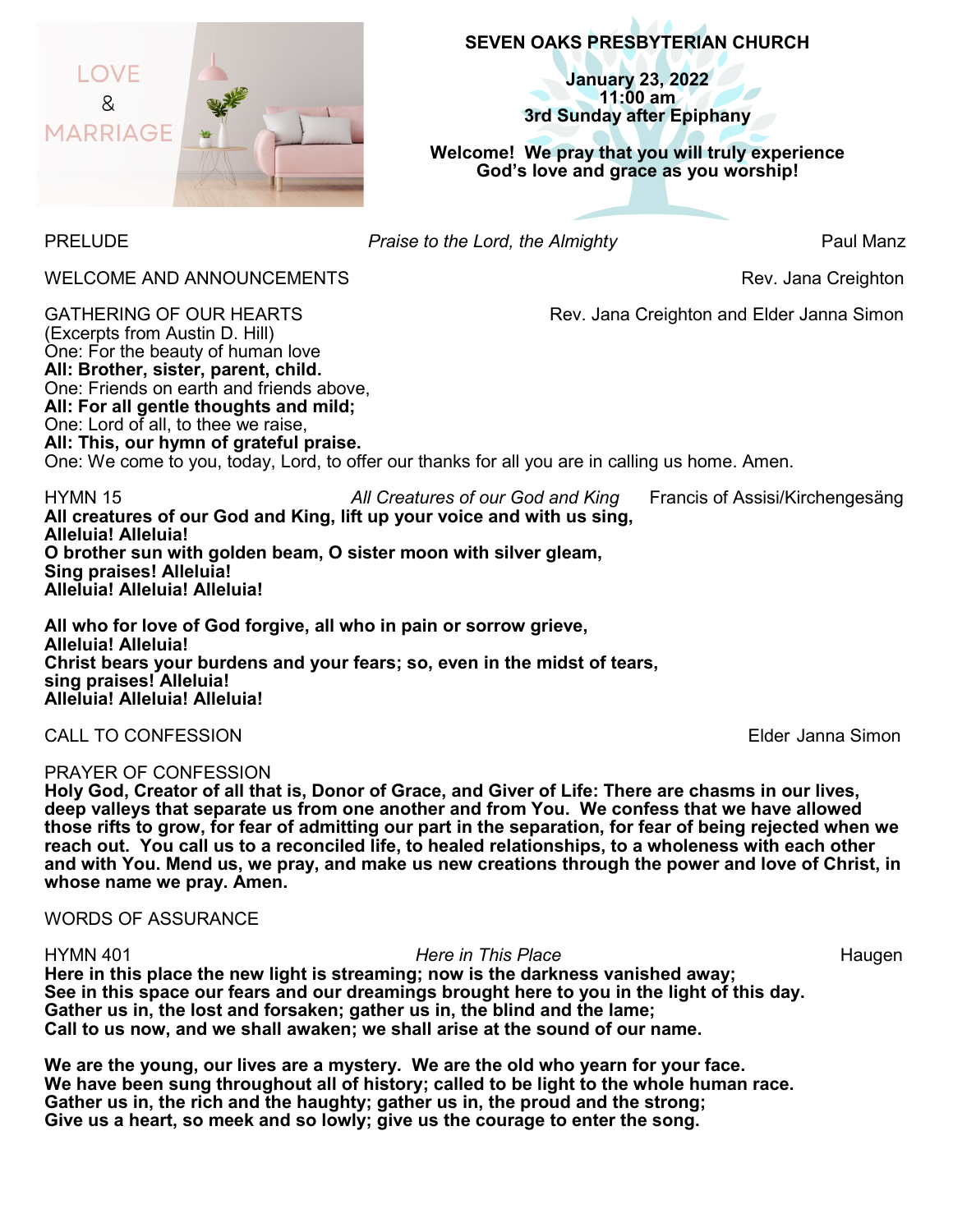PRAYER FOR ILLUMINATION **Rev. 3** and Series and Series and Series and Series and Series and Series and Series and Series and Series and Series and Series and Series and Series and Series and Series and Series and Series an

SCRIPTURE READING Song of Songs 2:1-16, Genesis 2:18-25

MESSAGE Coming Home: Love and Marriage

## \*THE APOSTLES' CREED

**I believe in God, the Father almighty, maker of heaven and earth; And in Jesus Christ, his only Son, our Lord; who was conceived by the Holy Ghost, born of the Virgin Mary, suffered under Pontius Pilate, was crucified, dead, and buried. He descended into hell. The third day he rose again from the dead. He ascended into heaven, and sitteth on the right hand of God the Father almighty. From thence he shall come to judge the quick and the dead. I believe in the Holy Ghost, the holy catholic Church, the communion of saints, the forgiveness of sins, the resurrection of the body, and the life everlasting. Amen.**

#### **OFFERING**

Offerings may be placed in the large wooden boxes with crosses at the main exit of the narthex/lobby To give online, text Sevenoaks to 73256 or use the SOPC website with this link: [https://onrealm.org/SevenOaksPresby/](https://onrealm.org/SevenOaksPresby/-/give/now)-/give/now

PRAYERS OF THE PEOPLE AND THE LORD'S PRAYER Elder Janna Simon **Our Father, who art in heaven, hallowed be thy name. Thy kingdom come, thy will be done, on earth as it is in heaven. Give us this day our daily bread; and forgive us our debts, as we forgive our debtors; and lead us not into temptation, but deliver us from evil. For thine is the kingdom, and the power, and the glory, forever. Amen.** 

\*HYMN 308 *O God in Whom All Life Begins* Daw/Sullivan **O God in whom all life begins, who births the seed to fruit, bestow your blessing on our lives; here let your love find root. Bring forth in us the Spirit's gifts of patience, joy, and peace; deliver us from numbing fear, and grant our faith increase.** 

**Through tears and laughter, grief and joy, enlarge our trust and care; so bind us in community that we may risk and dare. Be with us when we gather here to worship, sing, and pray; then send us forth in power and faith to live the words we say.** 

\*CHARGE AND BENEDICTION Rev. Jana Creighton

POSTLUDE *Fugue in G Major* J. S. Bach

## **In our continued prayers…**

Edith Blanchett Nan Foster Joe Gause Tom Lowe Ed Keelen Tara Whitfield Pat Robosky Patricia Williams Charlene Carter Daniel and Elizabeth Turk (missionaries) Iglesia Presbiteriana de Nueva Paz

## **If you would like someone to be added to the prayer list please call or email the church office.**

Copyright information: Here in This Place, by Marty Haugen. 1979. Reprinted and streamed with permission under One License # A-738441. All rights reserved.

Copyright information: O God in Whom All Life Begins, Text by Carl P. Daw, Jr. 1990. . Hope Publishing Company. Reprinted and streamed with permission under One License # A-738441. All rights reserved.



**530 St. Andrews Rd Columbia, SC**